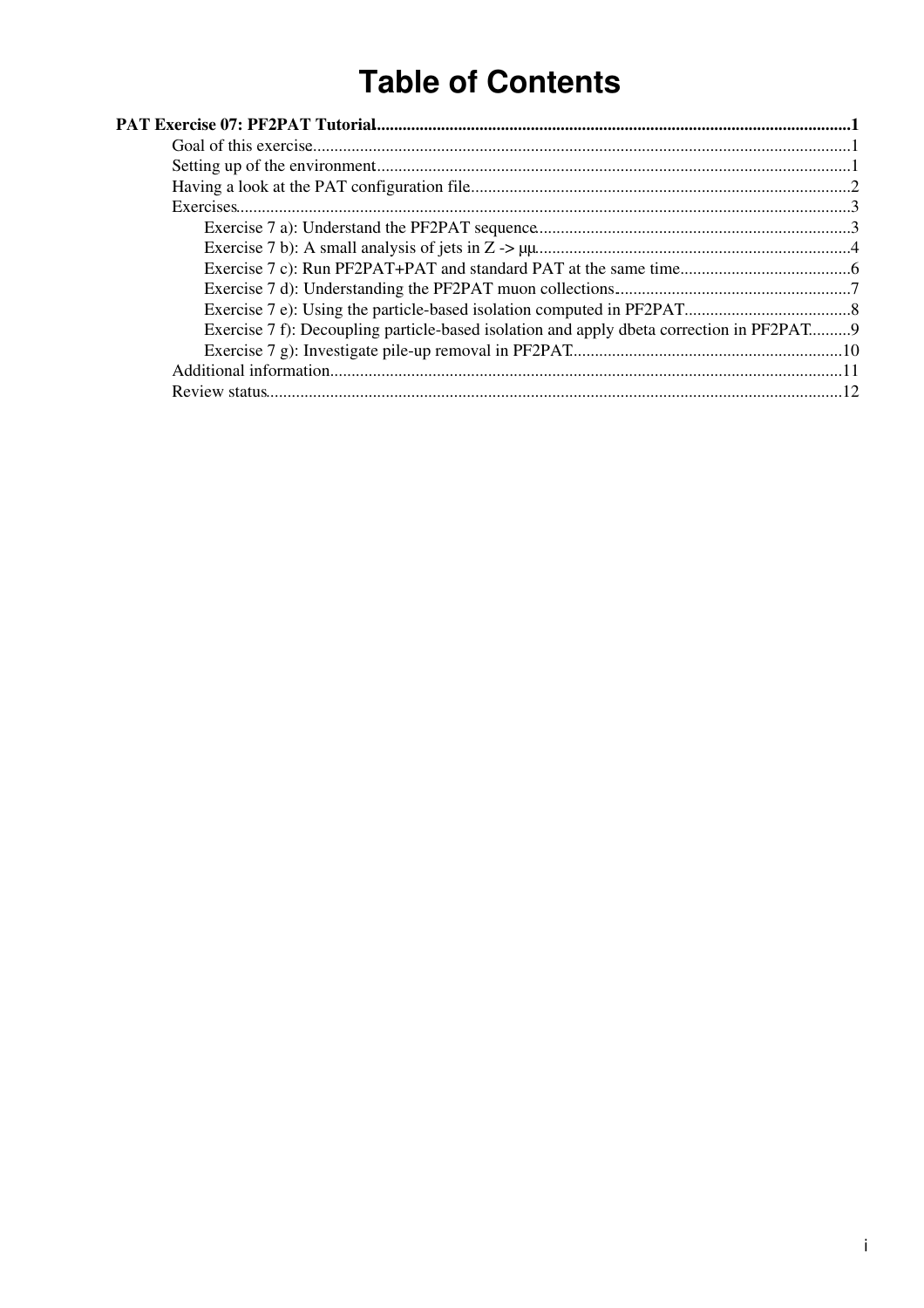# <span id="page-1-0"></span>**PAT Exercise 07: PF2PAT Tutorial**

## <span id="page-1-1"></span>**Goal of this exercise**

[PF2PAT](https://twiki.cern.ch/twiki/bin/view/CMSPublic/PF2PAT) (now called PFBRECO) is a set of tools. It helps to work with particleFlow objects correctly.

In exercise 7a you will learn how to browse cmsRun configurations. As these can get quite complex, it is important to be able to track down all steps in the creation of an object, including cuts, corrections and whatever is applied. In order to browser the configs, two powerful tools are introduced: IPython and edmConfigEditor.

The other exercises will give you technical an physical understanding of [PF2PAT.](https://twiki.cern.ch/twiki/bin/view/CMSPublic/PF2PAT) Your basic workflow is:

- 1. run, plot, check-out result
- 2. change something
- 3. goto 1.

From the physics point of view, particle isolation is studied most, as [PF2PAT](https://twiki.cern.ch/twiki/bin/view/CMSPublic/PF2PAT) has a large influence on it. On-the-fly plotting with root and FWLite is used.

#### **Note:**

This web course is part of the [PAT Tutorial,](https://twiki.cern.ch/twiki/bin/view/CMSPublic/WorkBookPATTutorial) which takes regularly place at cern and in other places. When following the PAT Tutorial the answers of questions marked in RED should be filled into the exercise form that has been introduced at the beginning of the tutorial. Also the solutions to the Exercises should be filled into the form. The exercises are marked in three colours, indicating whether this exercise is basic (obligatory), continuative (recommended) or optional (free). The colour coding is summarized in the table below:

| Color Code | <b>Explanation</b>                                                                       |  |  |  |
|------------|------------------------------------------------------------------------------------------|--|--|--|
| $\bullet$  | Basic exercise, which is obligatory for the PAT Tutorial.                                |  |  |  |
| $\bullet$  | Continuative exercise, which is recommended for the PAT Tutorial to deepen what has been |  |  |  |
|            | learned.                                                                                 |  |  |  |
| O          | Optional exercise, which shows interesting applications of what has been learned.        |  |  |  |

Basic exercises  $\left( \bullet \right)$  are obliged and the solutions to the exercises should be filled into the exercise form during the PAT Tutorial.

## <span id="page-1-2"></span>**Setting up of the environment**

First of all connect to  $\text{Lyp}_\text{us}$  or  $\text{cmslp}_\text{co}$  and go to some work directory. You can choose any directory, provided that you have enough space. You need ~100 MB of free disk space for this exercise. We recommend you to use your *~/scratch0* space. In case you don't have this (or do not even know what it is) check your quota typing  $f_s \log$  and follow [this link](https://cmsdoc.cern.ch/comp/help/doc/disk_space.shtml)  $\mathbb{R}$ . If you don't have enough space, you may instead use the temporary space (*/tmp/your\_user\_name*), but be aware that this is lost once you log out of lxplus (or within something like a day). We will expect in the following that you have such a *~/scratch0* directory.

```
ssh lxplus.cern.ch
[ ... enter password ... ]
```
Create a directory and local release area for this exercise (to avoid interference with code from the other exercises) and build CMSSW.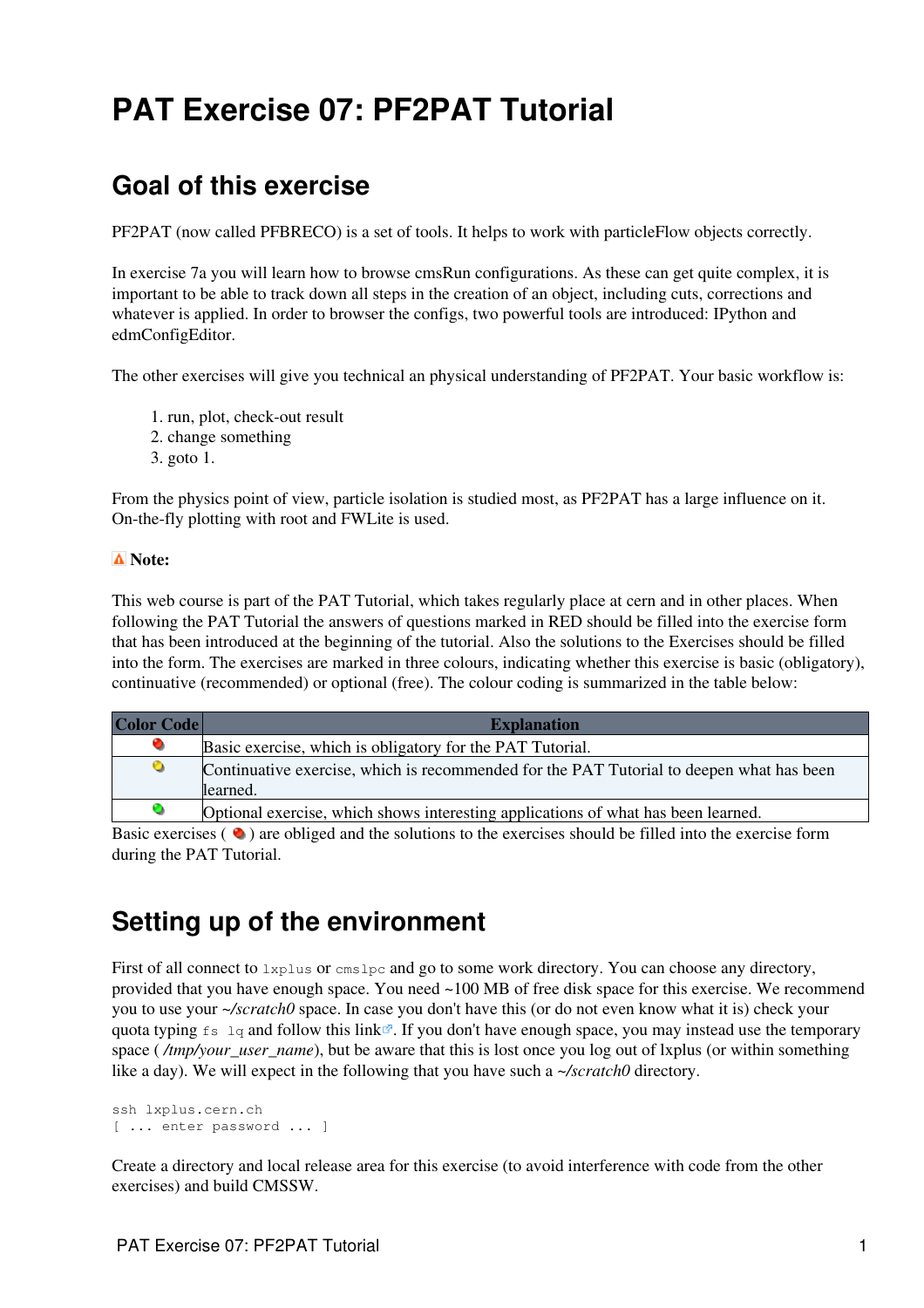```
cd scratch0/
mkdir exercise07
cd exercise07
# build CMSSW plus additional packages
cmsrel CMSSW_7_4_1_patch4
cd CMSSW_7_4_1_patch4/src 
cmsenv
git cms-addpkg DataFormats/PatCandidates 
git cms-addpkg PhysicsTools/PatAlgos
git cms-addpkg FWCore/GuiBrowsers
git cms-merge-topic -u CMS-PAT-Tutorial:CMSSW_7_1_0_patTutorial
scram b - j 9
```
## <span id="page-2-0"></span>**Having a look at the PAT configuration file**

The basic configuration file we are going to use for nearly all exercises is

```
PhysicsTools/PatAlgos/test/patTuple_PF2PAT_cfg.py
```
It will run the standard [PF2PAT](https://twiki.cern.ch/twiki/bin/view/CMSPublic/PF2PAT) sequence on a standard AOD/RECO input. Having a look into this file with your favourite editor you will see (leaving out some comments and general things you should recognize from prior exercises):

```
# import skeleton process
from PhysicsTools.PatAlgos.patTemplate_cfg import *
# verbose flags for the PF2PAT modules
process.options.allowUnscheduled = cms.untracked.bool(True)
#process.Tracer = cms.Service("Tracer")
# Configure PAT to use PF2PAT instead of AOD sources
# this function will modify the PAT sequences.
from PhysicsTools.PatAlgos.tools.pfTools import *
postfix = "PFlow"
jetAlgo="AK4"
usePF2PAT(process,runPF2PAT=True, jetAlgo=jetAlgo, runOnMC=True, postfix=postfix)
# to turn on type-1 MET corrections, use the following call
#usePF2PAT(process,runPF2PAT=True, jetAlgo=jetAlgo, runOnMC=True, postfix=postfix, typeIMetCorrections=True)
# to switch default tau (HPS) to old default tau (shrinking cone) uncomment
# the following:
# note: in current default taus are not preselected i.e. you have to apply
# selection yourself at analysis level!
#adaptPFTaus(process,"shrinkingConePFTau",postfix=postfix)
# Add PF2PAT output to the created file
from PhysicsTools.PatAlgos.patEventContent_cff import patEventContentNoCleaning
#process.load("CommonTools.ParticleFlow.PF2PAT_EventContent_cff")
#process.out.outputCommands = cms.untracked.vstring('drop *')
process.out.outputCommands = cms.untracked.vstring('drop *',
                                                  'keep recoPFCandidates_particleFlow_*_*',
               'keep *_selectedPatJets*_*_*',
               'drop *_selectedPatJets*_caloTowers_*',
               'keep *_selectedPatElectrons*_*_*',
               'keep *_selectedPatMuons*_*_*',
               'keep *_selectedPatTaus*_*_*',
               'keep *_patMETs*_*_*',
               'keep *_selectedPatPhotons*_*_*',
               'keep *_selectedPatTaus*_*_*',
)
```

```
# top projections in PF2PAT:
```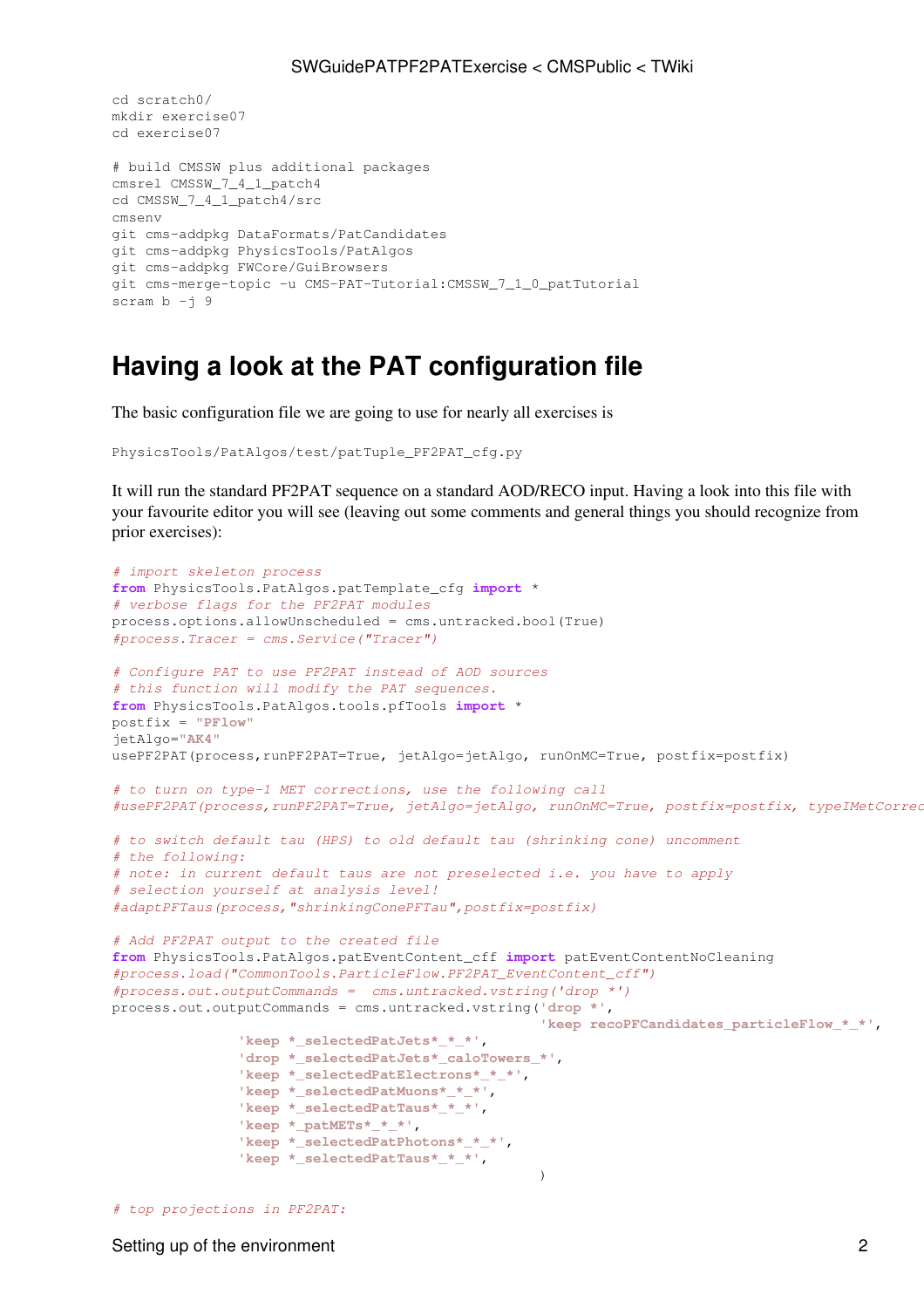```
getattr(process,"pfNoPileUpJME"+postfix).enable = True
getattr(process,"pfNoMuonJME"+postfix).enable = True
getattr(process,"pfNoElectronJME"+postfix).enable = True
getattr(process,"pfNoTau"+postfix).enable = False
getattr(process,"pfNoJet"+postfix).enable = True
# to use tau-cleaned jet collection uncomment the following:
#getattr(process,"pfNoTau"+postfix).enable = True
# verbose flags for the PF2PAT modules
getattr(process,"pfNoMuonJME"+postfix).verbose = False
# enable delta beta correction for muon selection in PF2PAT?
getattr(process,"pfIsolatedMuons"+postfix).doDeltaBetaCorrection = cms.bool(False)
# Temporary fix to have AK5 payloads until the AK4 payloads are ready
process.patJetCorrFactorsPFlow.payload = 'AK5PFchs'
## ------------------------------------------------------
# In addition you usually want to change the following
# parameters:
## ------------------------------------------------------
#
   process.GlobalTag.globaltag = ... ## (according to https://twiki.cern.ch/twiki/bin/view/
from PhysicsTools.PatAlgos.patInputFiles_cff import filesRelValProdTTbarAODSIM
process.source.fileNames = filesRelValProdTTbarAODSIM
process.maxEvents.input = 100
# process.out.outputCommands = [ ... ] ## (e.g. taken from PhysicsTools/PatAlgos/python/patEv
process.out.fileName = 'patTuple_PF2PAT.root'
# process.options.wantSummary = False ## (to suppress the long output at the end of the job)
```
Basically, what is done is the following:

- The standard PAT sequence which you have run several times already is loaded.
- The use[PF2PAT](https://twiki.cern.ch/twiki/bin/view/CMSPublic/PF2PAT) function is used to create the PF2PAT+PAT sequence. This sequence contains:
	- ♦ the [PF2PAT](https://twiki.cern.ch/twiki/bin/view/CMSPublic/PF2PAT) sequence
	- a modified PAT sequence. This sequence is obtained by cloning the standard PAT sequence, ♦ and by connecting the clone to the output of the [PF2PAT](https://twiki.cern.ch/twiki/bin/view/CMSPublic/PF2PAT) sequence.
- The [PF2PAT](https://twiki.cern.ch/twiki/bin/view/CMSPublic/PF2PAT)+PAT sequence is added to the path.

 **Note:** Be aware that all your modifications to single modules need to made *after* applying the **usePF2PAT(...)** function, since it changes many parameters (e.g. input tags) on all of the pat modules.

## <span id="page-3-0"></span>**Exercises**

### <span id="page-3-1"></span> **Exercise 7 a): Understand the [PF2PAT](https://twiki.cern.ch/twiki/bin/view/CMSPublic/PF2PAT) sequence**

Use the edmConfigEditor to browse the config file:

```
cd PhysicsTools/PatAlgos/test 
edmConfigEditorSSH patTuple_PF2PAT_cfg.py
```
In the left panel, open:

- paths (all paths)
	- scheduled ♦
		- selectedPatMuonsPFlow (pat muon producer module configured with [PF2PAT](https://twiki.cern.ch/twiki/bin/view/CMSPublic/PF2PAT)). You ◊ should select this module, then the connection structure to construct this module is appeared.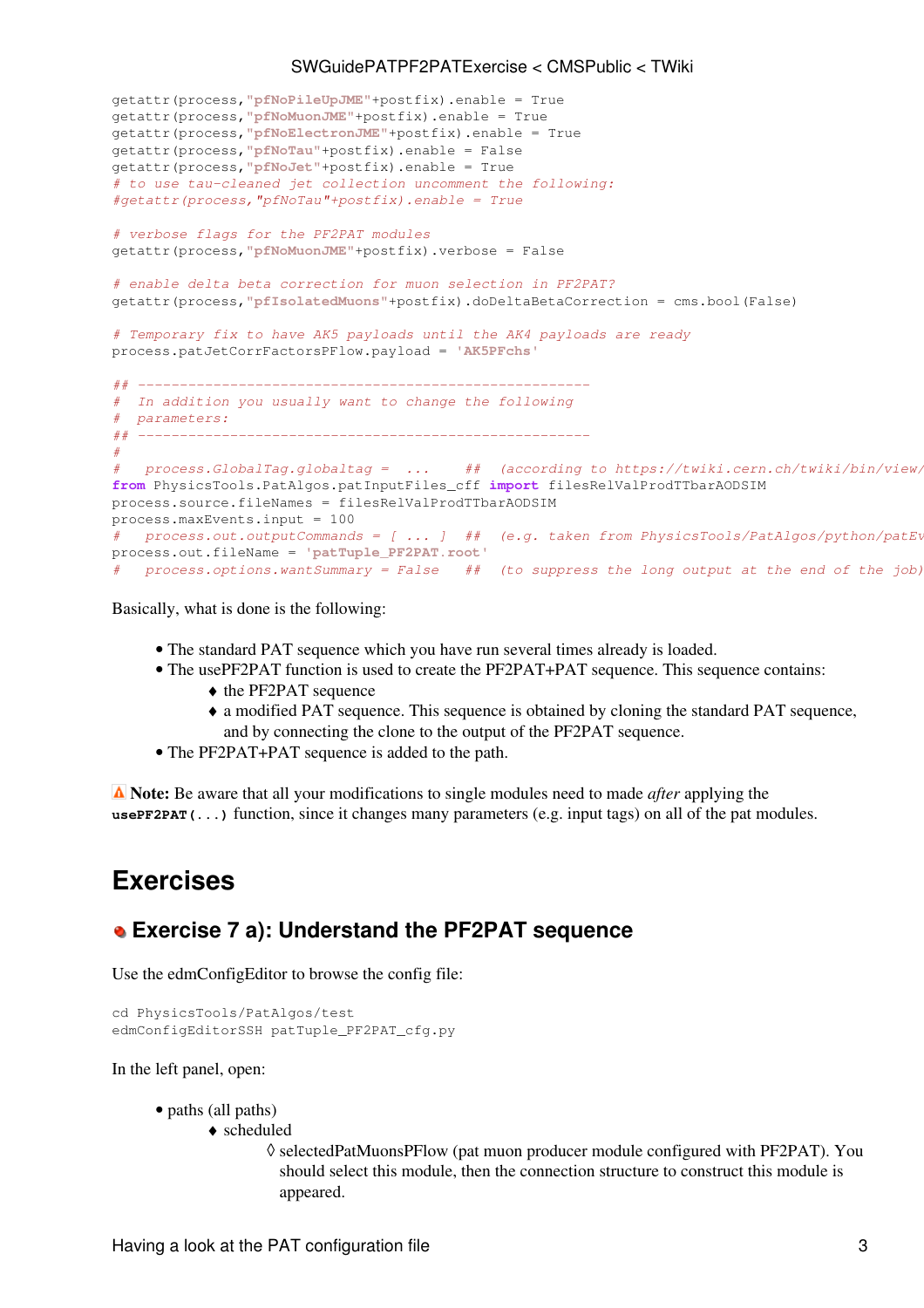| More Close                                    |               |                                      |                   |               |                                            |
|-----------------------------------------------|---------------|--------------------------------------|-------------------|---------------|--------------------------------------------|
| $\Box$                                        |               | ConfigEditor (on Ixplus0002.cern.ch) |                   |               |                                            |
| Edit <u>V</u> iew Config Help<br>File         |               |                                      |                   |               |                                            |
| Open File Save   Edit using ConfigEditor      |               |                                      |                   |               |                                            |
| patTuple_PF2PAT_cfg.py                        |               |                                      |                   |               |                                            |
| Tree View<br>$\, > \,$                        | $\geq$        | Connection structure                 |                   | Property      | Value                                      |
| 白· process                                    |               |                                      |                   | Object info   |                                            |
| 中· source                                     | patMuonsPFlow | selectedPatMuonsPFlow                | cleanPat          | label         | selectedPatMuonsPFIc                       |
| 白 paths<br>白 scheduled                        |               | $\sqrt{2}$ src                       | $\rightarrow$ src | type          | EDFilter <patmuonsel< td=""></patmuonsel<> |
| patMETsPFlow                                  |               |                                      |                   | file          | patTuple_PF2PAT_cfg:                       |
| selectedPatElectrons                          |               |                                      | selected          | full filename | patTuple_PF2PAT_cfg.p                      |
| selectedPatJetsPFlow -<br>selectedPatMuonsPFl |               |                                      | candidate         | In sequence   | modules, scheduled                         |
| selectedPatPhotonsP                           |               |                                      |                   | Connections   |                                            |
| selectedPatTausPFlow<br>中 endpaths            |               |                                      |                   | uses          | patMuonsPFlow                              |
| 由 modules                                     |               |                                      |                   |               | cleanPatMuonsPFlow,                        |
| 由 services                                    |               |                                      |                   | used by       | ⊣                                          |
| 中·psets<br>vpsets                             |               |                                      |                   | Parameters    |                                            |
| 由 essources                                   |               |                                      |                   | cut           |                                            |
| 中 esproducers                                 |               |                                      |                   | src           | utTag("patMuonsPFlov(                      |
| 由 esprefers                                   |               |                                      |                   |               |                                            |
|                                               |               |                                      |                   |               |                                            |
|                                               |               |                                      |                   |               |                                            |
|                                               |               |                                      |                   |               |                                            |
|                                               |               |                                      |                   |               |                                            |
|                                               |               |                                      |                   |               |                                            |
|                                               |               |                                      |                   |               |                                            |
|                                               |               |                                      |                   |               |                                            |
|                                               |               |                                      |                   |               |                                            |
|                                               |               |                                      |                   |               |                                            |
|                                               | ⊣             |                                      |                   |               |                                            |
|                                               |               |                                      |                   |               |                                            |

Click on the various modules in the middle panel, and look at the parameters.

Alternatively it is possible to use the IPython shell and type an object of interest (use tab-completion!):

```
ipython patTuple_PF2PAT_cfg.py
print "Hello World"
process.pfIsolatedMuonsPFlow
```
#### *Q* Questions:

- (1) What are the various selections applied to obtain the pfIsolatedMuonsPFlow?
- (2) Double-click on pfAllMuonsPFlow, to navigate back. What are the selections applied to the muon PFCandidates before entering the pfMuonSequencePFlow sequence?
- (3) Navigate back as much as you can, to pfPileUpPFlow. What is the input collection of this module? Why don't we see the previous modules in the edmConfigEditor?

## <span id="page-4-0"></span> **Exercise 7 b): A small analysis of jets in Z -> µµ**

```
cd PhysicsTools/PatAlgos/test 
cp patTuple_PF2PAT_cfg.py muons_PF2PAT_cfg.py
```
opening **muons\_PF2PAT\_cfg.py** in your favorite editor, find the following commented line, uncomment it, and change the path of the sample file as given below (or just append this at the end of the file, as it will overwrite any previous filename):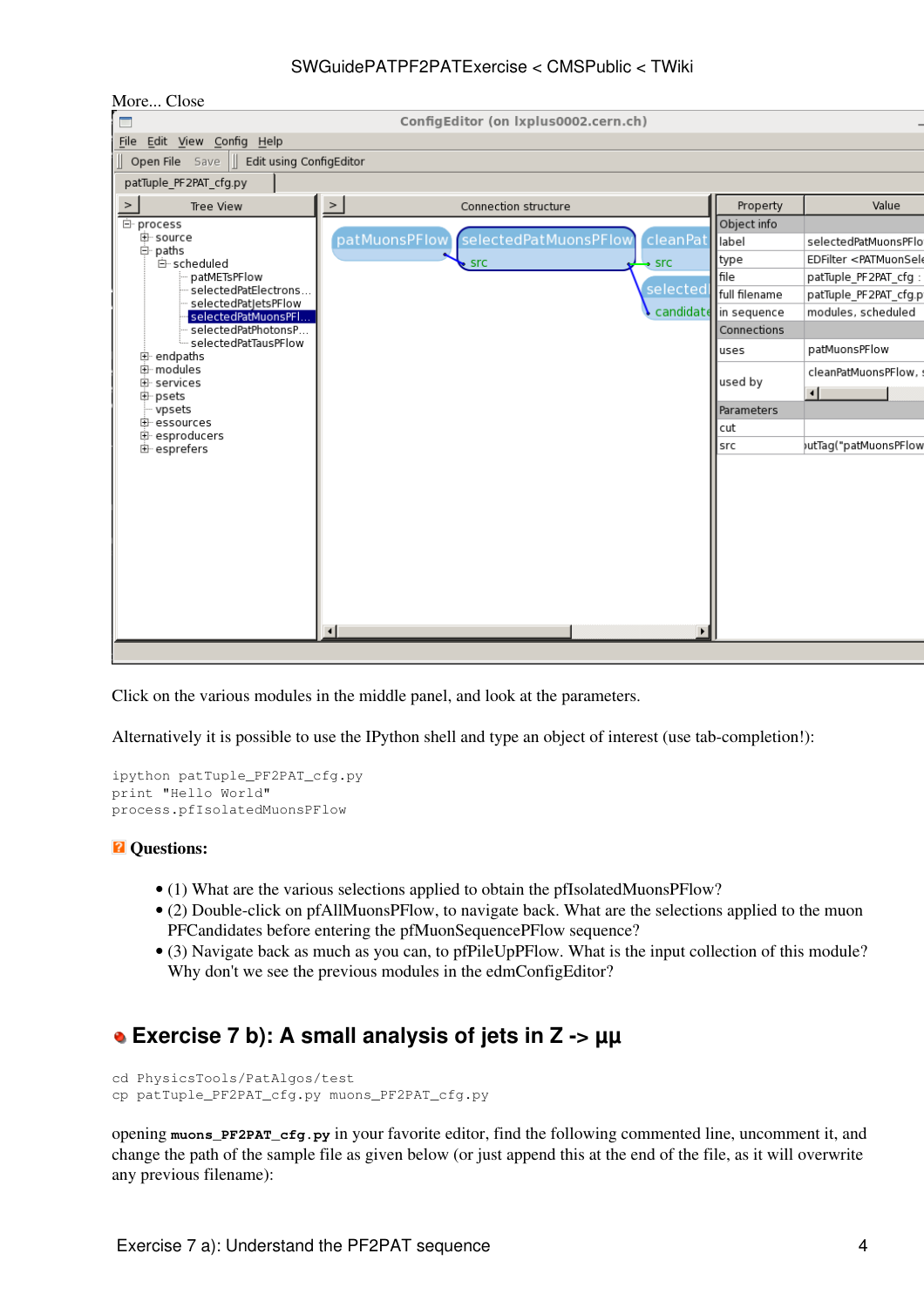```
process.source.fileNames = [ 
 '/store/relval/CMSSW_7_1_0/RelValZmumuJets_Pt_20_300_13/GEN-SIM-RECO/PU25ns_POSTLS171_V15-v1/00000/42D4F135-ECFE-E311-813B-0026189438D3.root'
]
```
Now run the [PF2PAT](https://twiki.cern.ch/twiki/bin/view/CMSPublic/PF2PAT)+PAT process on these Z mu mu events:

cmsRun muons\_PF2PAT\_cfg.py

A small hint by the way: to keep the shell unblocked, you can also pipe the output to a logfile and watch it with 'tail' (-f means follow, exit from tail with Crtl-C).

```
cmsRun muons_PF2PAT_cfg.py &> log_muons &
tail -f log_muons
```
**Warnings of the following kind are harmless:** 

```
WARNING: called applyPostfix for module/sequence cleanPatTaus which is not in patDefaultSequenceP
MET: using cms.InputTag("pfMETPFlow")
WARNING: called applyPostfix for module/sequence patCandidates which is not in patDefaultSequence
WARNING: called applyPostfix for module/sequence patCandidates which is not in patDefaultSequence
```
Open ROOT, load FWLite, and make a few plots (again, you can copy and paste the full box):

```
root
.L $CMSSW_RELEASE_BASE/src/CommonTools/ParticleFlow/test/Macros/rootlogon.C
loadFWLite()
TFile f("patTuple_PF2PAT.root")
initPAT("PAT")
new TCanvas("muons_pt","muons_pt")
Events.Draw("selectedPatMuonsPFlow.pt()")
new TCanvas("muons_iso","muons_iso")
Events.Draw("(selectedPatMuonsPFlow.chargedHadronIso() + selectedPatMuonsPFlow.photonIso() + sele
new TCanvas("jets_pt","jets_pt")
TH1D * histo = new TH1D("histo","", 50, 0, 100)
Events.Draw("selectedPatJetsPFlow.pt()>>histo")
histo->Draw()
```
#### $\blacksquare$  Questions:

- (1) Can you explain the shape of muon isolation distribution?
- (2) Can you explain the shape of the jet pT distribution?

**Many questions become easier with higher statistics (here: maybe 300 events), because bumps get more** obvious.

As you can see from here on you can use the PAT objects built during [PF2PAT](https://twiki.cern.ch/twiki/bin/view/CMSPublic/PF2PAT) just like you have learned during the previous exercises. Now let us change the event hypothesis in the most basic way: only let global muons with  $pT > 50$  [GeV](https://twiki.cern.ch/twiki/bin/edit/CMSPublic/GeV?topicparent=CMSPublic.SWGuidePATPF2PATExercise;nowysiwyg=1) pass as muons. Also set the minimal isolation to 0.1. At the end of muons\_PF2PAT\_cfg.py, add the lines:

```
#global muon pt>50 GeV and isolation < 0.1
process.pfIsolatedMuonsPFlow.cut = "pt > 50 & muonRef.isAvailable() & muonRef.isGlobalMuon & muon
#new output file for new config
process.out.fileName = 'patTuple_PF2PAT_2.root'
```
**A** Note: The selection in pfSelectedMuonsPFlow is done on a reco::PFCandidate<sup>r</sup> and not on a [pat::Muon](http://cmssdt.cern.ch/SDT/doxygen/CMSSW_3_8_4/doc/html/d6/d13/classpat_1_1Muon.html)<sup>*a*</sup>. This means you have to be careful, for example, when cutting on muon quantities, to first check that the reference to the reco::Muon is available in the PFCandidate.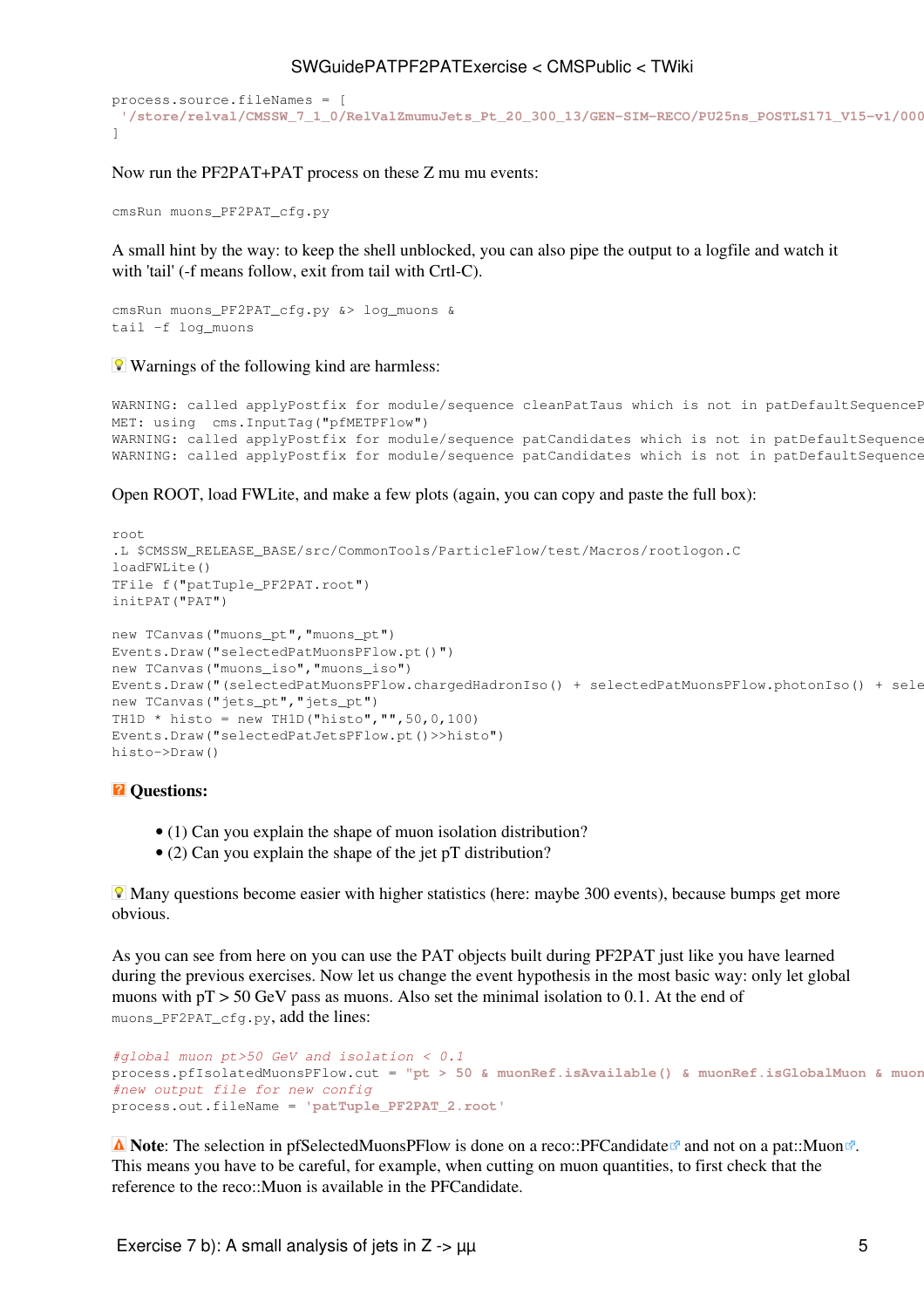Run cmsRun again and repeat the plotting above.

#### *Q* Questions:

- (3) Can you explain the little bump that appeared in the jet pT distribution?
- (4) Can you explain the shape of the muon isolation distribution?
- (5) Conclusion: which PFCandidates of type muon end up as pat::Muons? in pat::Jets?

Now remove the last lines you have added at the end of your cfg and add this (the last parameter is already in the file, but as before, you can just overwrite it):

```
# relaxing completely the muon isolation in PF2PAT
process.pfIsolatedMuonsPFlow.cut = "pt > 50 & muonRef.isAvailable() & muonRef.isGlobalMuon"
#disable the NoMuon disambiguation
getattr(process,"pfNoMuon"+postfix).enable = False 
#new output file for new config
process.out.fileName = 'patTuple_PF2PAT_3.root'
```
#### *R* Questions:

- (6) Can you explain the little bump that appeared in the jet pT distribution?
- (7) Can you explain the shape of the muon isolation distribution?
- (8) Conclusion: which PFCandidates of type muon end up as pat::Muons? in pat::Jets?

### <span id="page-6-0"></span> **Exercise 7 c): Run [PF2PAT+](https://twiki.cern.ch/twiki/bin/view/CMSPublic/PF2PAT)PAT and standard PAT at the same time**

```
cd PhysicsTools/PatAlgos/test 
cp patTuple_PATandPF2PAT_cfg.py muons_PATandPF2PAT_cfg.py
```
Edit **muons\_PATandPF2PAT\_cfg.py** and change the source to read the Z to mu mu [RelVal](https://twiki.cern.ch/twiki/bin/edit/CMSPublic/RelVal?topicparent=CMSPublic.SWGuidePATPF2PATExercise;nowysiwyg=1) sample, as explained before. If you like to see bumps more clearly, raise the number of events processed from 10 to 100. Then, run **muons\_PATandPF2PAT\_cfg.py**. A file called **patTuple\_PATandPF2PAT.root** is produced. Check the collections stored in this file:

edmFileUtil -P -f file:patTuple\_PATandPF2PAT.root

Result:

```
file:patTuple_PATandPF2PAT.root
file:patTuple_PATandPF2PAT.root (1 runs, 3 lumis, 332 events, 13649035 bytes)
Branch 0 of Events tree: EventAuxiliary Total size = 52474
Branch 1 of Events tree: EventBranchEntryInfo Total size = 9112112
Branch 2 of Events tree: EventSelections Total size = 29038
Branch 3 of Events tree: BranchListIndexes Total size = 7918
Branch 4 of Events tree: recoPFCandidates_particleFlow_RECO. Total size = 17766110
Branch 5 of Events tree: recoPFCandidates_particleFlow_AddedMuonsAndHadrons_RECO. Total size = 16
Branch 6 of Events tree: recoPFCandidates_particleFlow_CleanedCosmicsMuons_RECO. Total size = 160
...
```
All the branches for which the module name ends by PFlow are from [PF2PAT+](https://twiki.cern.ch/twiki/bin/view/CMSPublic/PF2PAT)PAT. The other branches are from standard PAT. Let's compare the two pat::Muon collections using ROOT.

```
root
.L $CMSSW_RELEASE_BASE/src/CommonTools/ParticleFlow/test/Macros/rootlogon.C
loadFWLite()
TFile f("patTuple_PATandPF2PAT.root")
```

```
// Compare histograms
```
Exercise 7 c): Run PF2PAT+PAT and standard PAT at the same time 6 6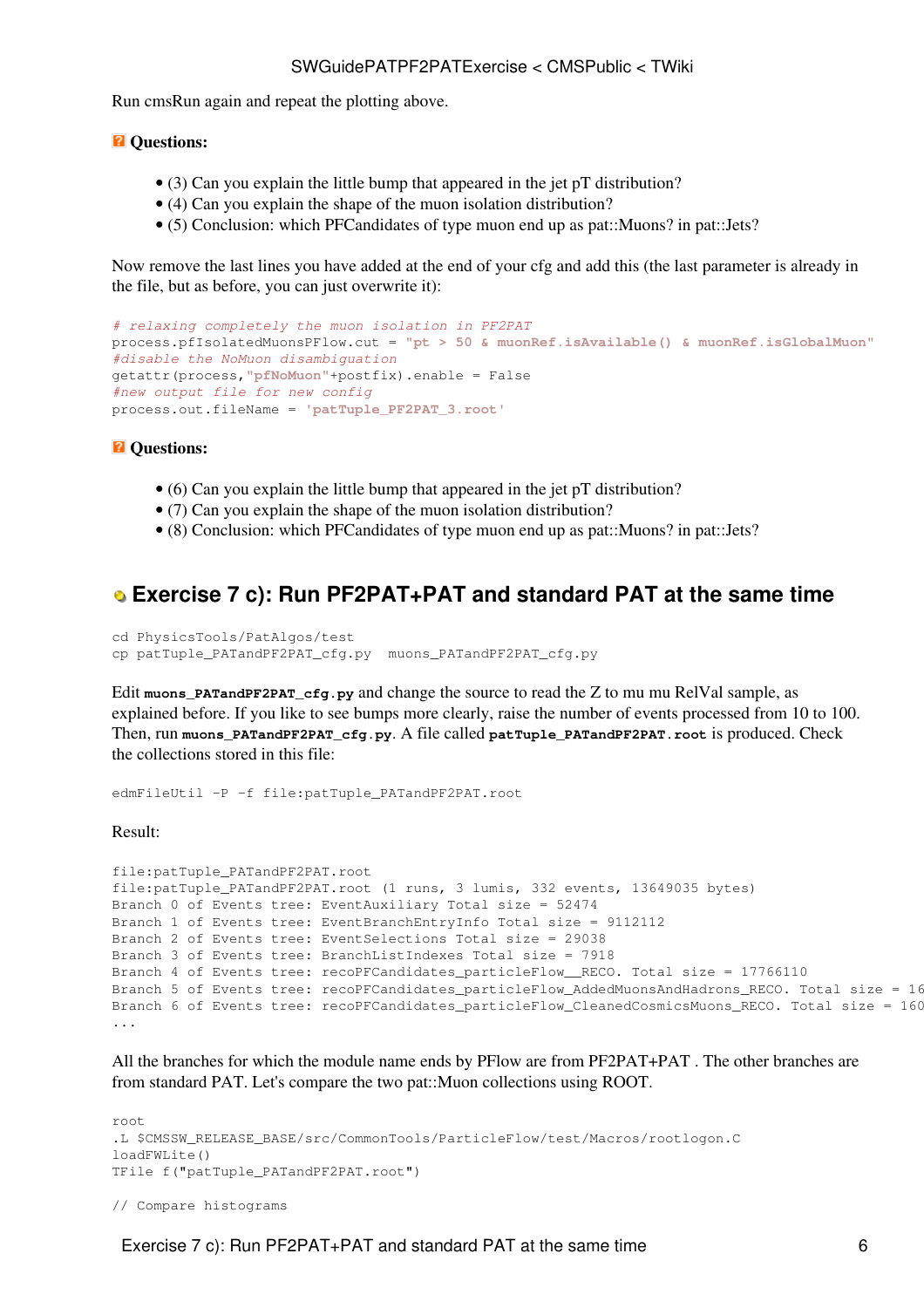```
TCanvas c1("c1","c1")
Events.Draw("patMuons_selectedPatMuons__PAT.obj.pt()>>h1")
Events.Draw("patMuons_selectedPatMuonsPFlow__PAT.obj.pt()>>h2","","same")
h1.Draw()
h2.SetLineColor(2)
h2.Draw("same")
// Save Plot, so we can look at it after the next step
c1.SaveAs("Plot_muonpt_PATandPF2PAT.pdf")
c1.SaveAs("Plot_muonpt_PATandPF2PAT.root")
```
To understand these plots, one should note that:

- standard PAT pat::Muons are built from all reco::Muons in the event. The fake rate is rather large, and non-isolated muons are included.
- [PF2PAT](https://twiki.cern.ch/twiki/bin/view/CMSPublic/PF2PAT)+PAT pat:: Muons are built from isolated PFCandidates of type muon, with a pT larger than 5 [GeV/](https://twiki.cern.ch/twiki/bin/edit/CMSPublic/GeV?topicparent=CMSPublic.SWGuidePATPF2PATExercise;nowysiwyg=1)c. These PFCandidates are reconstructed in the particle flow algorithm from the same reco::Muons as in the standard PAT case. The muon identification in the particle flow algorithm ensures a low fake rate, and the isolation requirement in [PF2PAT](https://twiki.cern.ch/twiki/bin/view/CMSPublic/PF2PAT) removes muons in jets, for instance from heavy flavour leptonic decay. These muons are clustered in the jets together with the other particles, and don't give rise to pat::Muons. Instead, they end up in the pat::Jets.

#### $\overline{a}$  Ouestions:

- (1) Did you notice any change in processing time with respect to [PF2PAT+](https://twiki.cern.ch/twiki/bin/view/CMSPublic/PF2PAT)PAT alone? How can you explain it?
- (2) What is the cause for the peak at low pT in the standard pat::Muon plot?

Let us investigate the effect of the isolation cut in [PF2PAT](https://twiki.cern.ch/twiki/bin/view/CMSPublic/PF2PAT) on the PF2PAT+PAT muons. Edit **muons\_PATandPF2PAT\_cfg.py** and add the following line **at the end of the file** to fully relax the muon isolation cut

```
#relaxed isolation
```

```
process.pfIsolatedMuonsPFlow.cut = "pt > 50 & muonRef.isAvailable() & muonRef.isGlobalMuon"
```
- backup Plot\_muonpt\_PATandPF2PAT.pdf and Plot\_muonpt\_PATandPF2PAT.root
- re-run [PF2PAT](https://twiki.cern.ch/twiki/bin/view/CMSPublic/PF2PAT)+PAT.
- redo the plot, and compare to the previous one.

#### $\overline{P}$  Question:

• (3) Why are there less muons in the [PF2PAT+](https://twiki.cern.ch/twiki/bin/view/CMSPublic/PF2PAT)PAT than in the standard PAT sequence?

### <span id="page-7-0"></span> **Exercise 7 d): Understanding the [PF2PAT](https://twiki.cern.ch/twiki/bin/view/CMSPublic/PF2PAT) muon collections.**

A small loss of muons is still visible at low pT for [PF2PAT+](https://twiki.cern.ch/twiki/bin/view/CMSPublic/PF2PAT)PAT muons, with respect to standard PAT muons. The subject of the next exercise is to understand this loss.

Start edmConfigEditor on the file you have created in the previous exercise:

edmConfigEditorSSH muons PATandPF2PAT cfg.py

In the left panel, open:

• paths (all paths) p (the p path) ♦ ◊ scheduled

Exercise 7 d): Understanding the PF2PAT muon collections. 7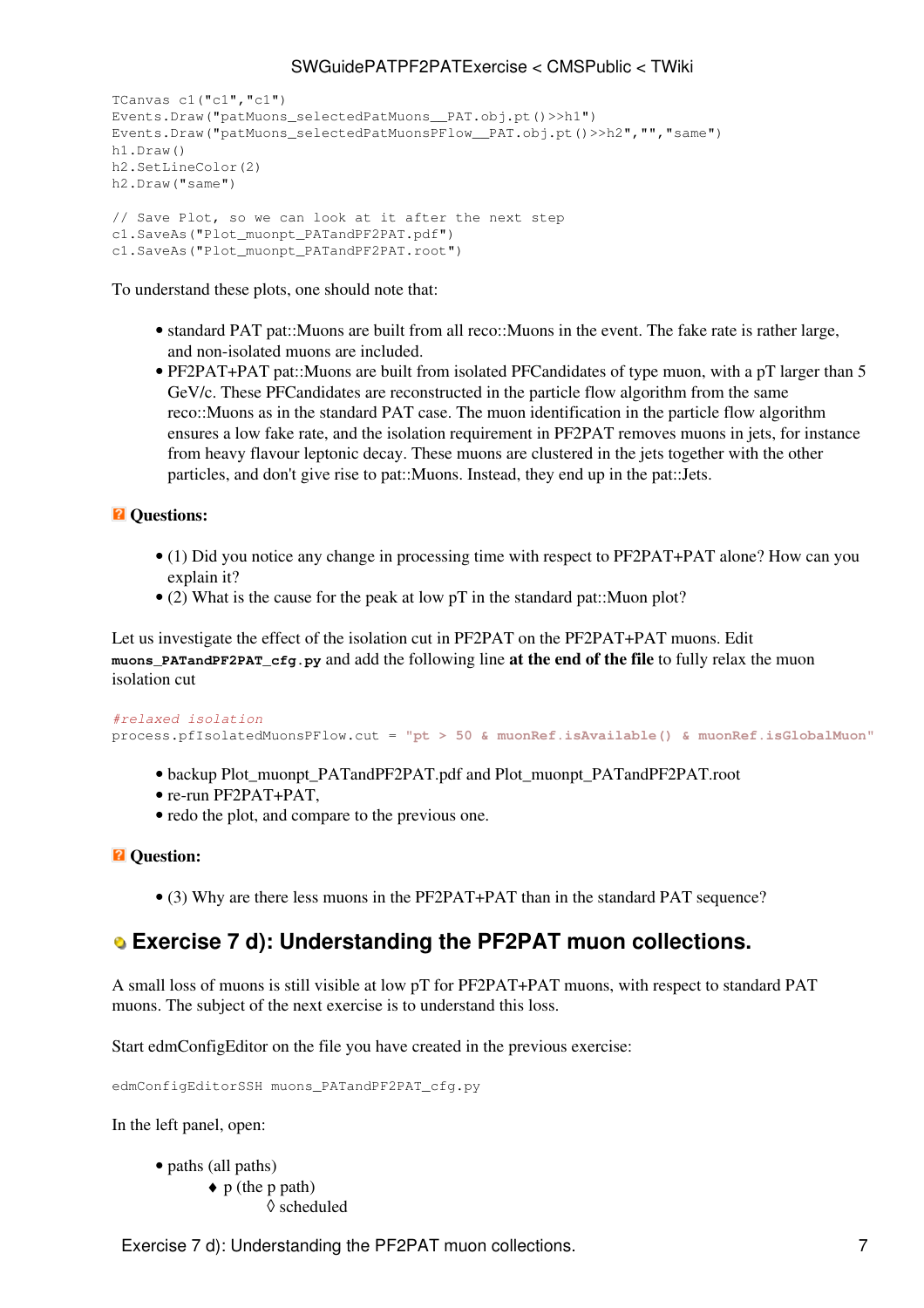- ⋅ selectedPatMuons
- ⋅ selectedPatMuonsPFlow

#### *Q* Ouestion:

• (1) Which module(s) could be the reason for the small loss observed at low muon pT in the previous exercise? Test your hypotheses by modifying the configuration of the module(s) you suspect to be responsible for the loss, before rerunning [PF2PAT](https://twiki.cern.ch/twiki/bin/view/CMSPublic/PF2PAT)+PAT and redoing the plots.

It can be that the muons are lost before [PF2PAT](https://twiki.cern.ch/twiki/bin/view/CMSPublic/PF2PAT)+PAT, in the particle flow algorithm. We're going to check the muon PFCandidates at the output of the particle flow algorithm, to see if some reco::Muons are already missing. To do that, we are going to use a module already present in the pfMuonSequencePFlow. We'll clone this module, and plug the clone where we need it.

```
# at the end of your cfg, clone the pfAllMuons module, and plug it to the collection of PFCandidates from RECO:
process.pfAllMuons2 = process.pfAllMuonsPFlow.clone() 
process.pfAllMuons2.src = 'particleFlow'
# add it to your path: 
process.selectedPatCandidates += process.pfAllMuons2
# keep the resulting collection in your output file: 
from PhysicsTools.PatAlgos.patEventContent_cff import patEventContentNoCleaning 
process.out.outputCommands.append('keep recoPFCandidates_pfAllMuons2_*_*')
```
Now, rerun the cfg.

#### *<u>R* Question:</u>

• (2) Within ROOT, compare the pT spectrum of the muon PFCandidates you have selected to the pT spectrum of the standard PAT muons, which are directly built from the collection of reco::Muons. Is [PF2PAT](https://twiki.cern.ch/twiki/bin/view/CMSPublic/PF2PAT) responsible for this small loss of muons at low pT? Where could this loss occur?

### <span id="page-8-0"></span> **Exercise 7 e): Using the particle-based isolation computed in [PF2PAT](https://twiki.cern.ch/twiki/bin/view/CMSPublic/PF2PAT)**

First prepare your cfg.

```
cd PhysicsTools/PatAlgos/test 
cp patTuple_PF2PAT_cfg.py isolation_PF2PAT_cfg.py
```
Edit **isolation\_PF2PAT\_cfg.py** and change the source to read the Z to mu mu [RelVal](https://twiki.cern.ch/twiki/bin/edit/CMSPublic/RelVal?topicparent=CMSPublic.SWGuidePATPF2PATExercise;nowysiwyg=1) sample, as explained before. Run the file.

Now let's have a look at the muon isolation. Plot the isolation values computed in the [PF2PAT](https://twiki.cern.ch/twiki/bin/view/CMSPublic/PF2PAT) sequence, and stored in the pat lepton (A). Then plot the relative, combined isolation computed in the [PF2PAT](https://twiki.cern.ch/twiki/bin/view/CMSPublic/PF2PAT) sequence, used to select the PF muons that will make it to pat::Muons (B).

```
root
.L $CMSSW_RELEASE_BASE/src/CommonTools/ParticleFlow/test/Macros/rootlogon.C
loadFWLite()
TFile f("patTuple_PF2PAT.root")
// (A) isolation stored in pat lepton
Events.Draw("patMuons_selectedPatMuonsPFlow__PAT.obj.chargedHadronIso()")
// (B) relative, combined isolation
new TCanvas
Events.SetAlias("mu","patMuons_selectedPatMuonsPFlow__PAT.obj")
Events.Draw("(mu.chargedHadronIso()+mu.photonIso()+mu.neutralHadronIso() ) / mu.pt()")
```
Exercise 7 e): Using the particle-based isolation computed in PF2PAT 8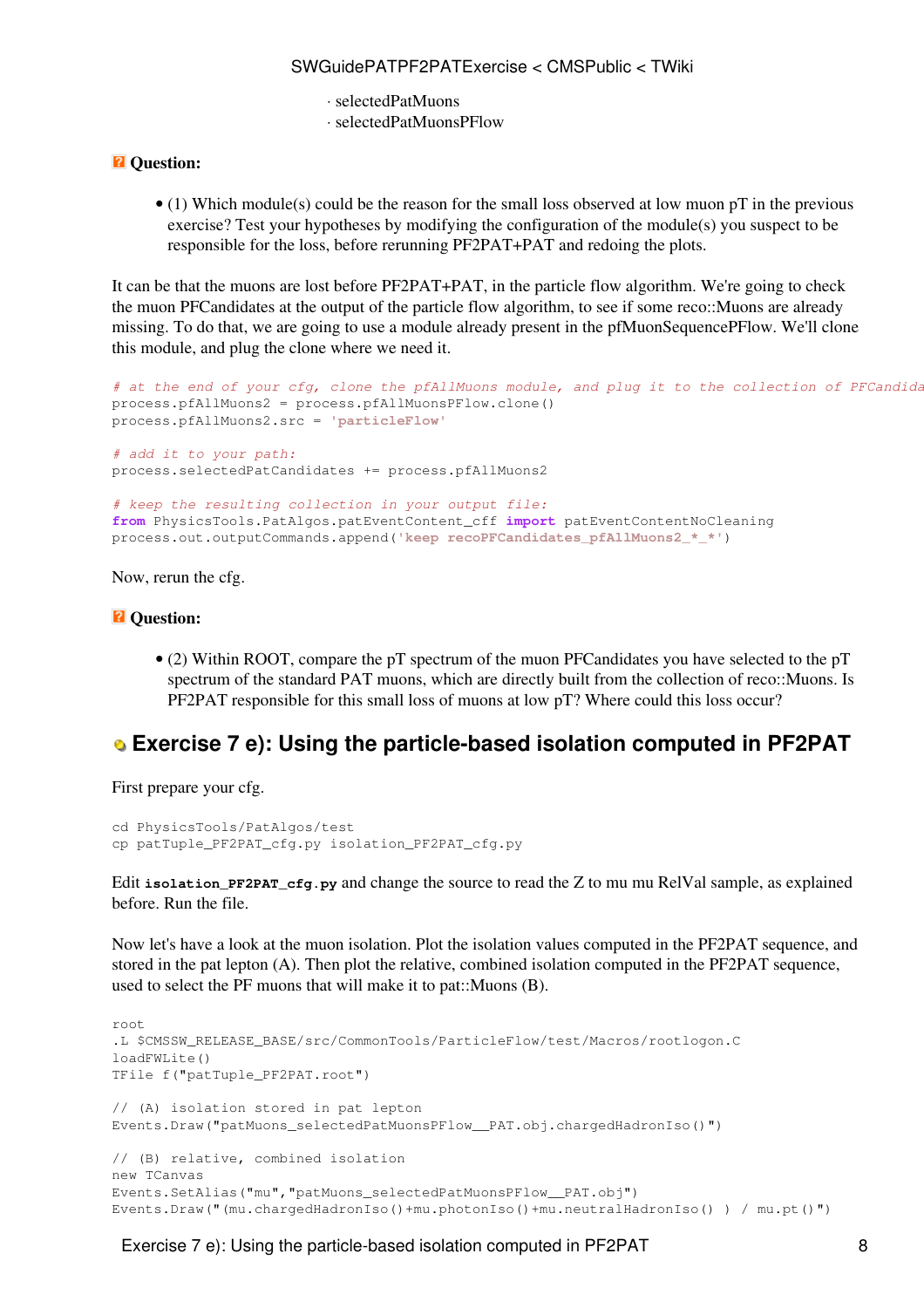#### *Q* Ouestion:

• (1) Set your canvas to log scale on the vertical axis. Where does the relative, combined isolation distribution stop? why?

The isolation value can also be recomputed on the fly, using the [IsoDeposits](https://twiki.cern.ch/twiki/bin/edit/CMSPublic/IsoDeposits?topicparent=CMSPublic.SWGuidePATPF2PATExercise;nowysiwyg=1) stored in the pat lepton. Plot the sum pT of charged hadrons in a cone of 0.4 around the muon, computed from the [IsoDeposits](https://twiki.cern.ch/twiki/bin/edit/CMSPublic/IsoDeposits?topicparent=CMSPublic.SWGuidePATPF2PATExercise;nowysiwyg=1):

Events.Draw("patMuons\_selectedPatMuonsPFlow\_\_PAT.obj.isoDeposit(4).depositWithin(0.4)")

Note that the result is the same as when the pre-computed charged hadron isolation value is used.

The [IsoDeposits](https://twiki.cern.ch/twiki/bin/edit/CMSPublic/IsoDeposits?topicparent=CMSPublic.SWGuidePATPF2PATExercise;nowysiwyg=1) made from particle-flow photons and neutral hadrons can be accessed in the same way, by changing the requested type of [IsoDeposit](https://twiki.cern.ch/twiki/bin/edit/CMSPublic/IsoDeposit?topicparent=CMSPublic.SWGuidePATPF2PATExercise;nowysiwyg=1) (equal to 4 to access charged hadron [IsoDeposits,](https://twiki.cern.ch/twiki/bin/edit/CMSPublic/IsoDeposits?topicparent=CMSPublic.SWGuidePATPF2PATExercise;nowysiwyg=1) and given as an argument of the isoDeposit function). The available types are defined in [DataFormats/PatCandidates/interface/Isolation.h](https://github.com/cms-sw/cmssw/tree/CMSSW_7_4_1_patch4/DataFormats/PatCandidates/interface/Isolation.h) $\Phi$ .

Exercises:

- plot the sum pT of neutral hadrons in a cone of 0.5 around the muon
- plot the sum pT of photons in a cone of 0.5 around the muon
- plot the sum pT of charged hadrons in a cone of 0.5 around the muon

#### *Q* Question

(2) Which kind of particle (charged hadron, neutral hadron, photon) is contributing the most to the • energy in the isolation cone? Why?

### <span id="page-9-0"></span> **Exercise 7 f): Decoupling particle-based isolation and apply dbeta correction in [PF2PAT](https://twiki.cern.ch/twiki/bin/view/CMSPublic/PF2PAT)**

*A* Note: What is dbeta?

Delta Beta is a correction of the isolation values of electrons and muons. Think of the isolation cone around a muon. Charged particles from vertices other than the primary vertex (let's call them 'aliens') can be in the cone and contribute to the isolation value of the muon. With Particle Flow, these pileup particles can be sorted out and just not be counted. But there are also neutral particles from pileup, how do we deal with them? Since there is no track, we cannot assign neutral particles to vertices. So as an estimate, we subtract one half neutral alien for every charged alien that we find in the cone. So to say. Have a look at the formula (we should not subtract a negative value, therefore max(0,...) ): **(selectedPatMuonsPFlow.chargedHadronIso() + max( 0, selectedPatMuonsPFlow.photonIso() +**

**selectedPatMuonsPFlow.neutralHadronIso()-0.5\*selectedPatMuonsPFlow.puChargedHadronIso()) ) / selectedPatMuonsPFlow.pt()**

Got it? Great!

Now, first prepare your cfg:

```
cd PhysicsTools/PatAlgos/test 
cp patTuple_PF2PAT_cfg.py noisolation_PF2PAT_cfg.py
```
open **noisolation\_PF2PAT\_cfg.py** in your favorite editor and add the path of the sample file as given below:

```
process.source.fileNames = [ 
  'file:/afs/cern.ch/sw/lcg/tmp/PAT_Tutorial_Summer14/exercise_07_data_F2178A41-D3D0-E311-82E2-0026189437FE.root'
]
```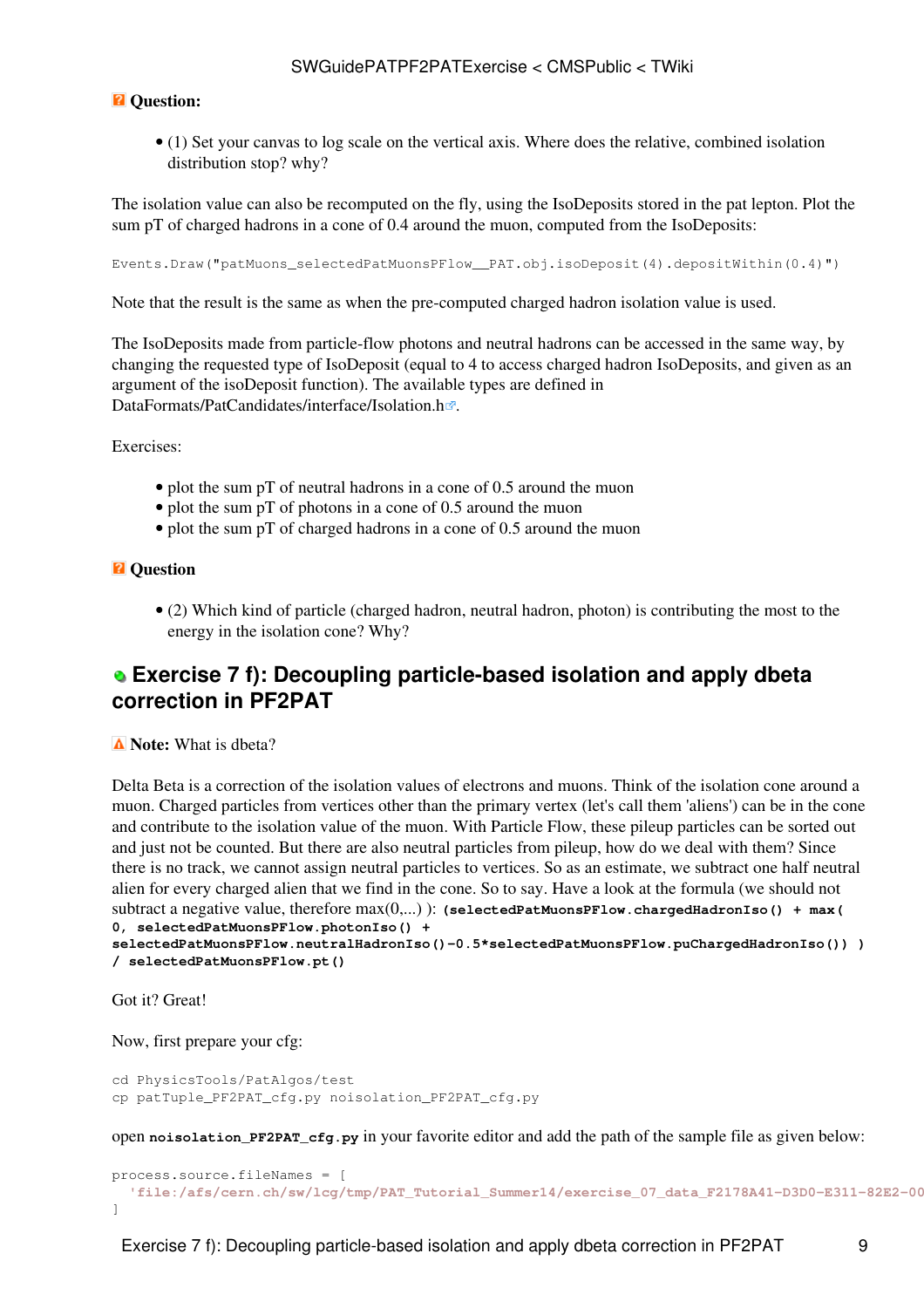This is data sample. So don't forget to set runOnMC=False

usePF2PAT(process,runPF2PAT=True, jetAlgo=jetAlgo, runOnMC=False, postfix=postfix)

Now replace isolated muons with all muons in [PF2PAT:](https://twiki.cern.ch/twiki/bin/view/CMSPublic/PF2PAT)

```
# replace isolated muons with all muons in PF2PAT
process.patMuonsPFlow.pfMuonSource = "pfMuonsPFlow"
```
Run the file, then let's have a look at the muon isolation. Plot the relative, combined isolation computed in the [PF2PAT](https://twiki.cern.ch/twiki/bin/view/CMSPublic/PF2PAT) sequence, used to select the PF muons that will make it to pat::Muons and apply dbeta correction (A). Also, plot the jet-pt distribution (B).

```
root
.L $CMSSW_RELEASE_BASE/src/CommonTools/ParticleFlow/test/Macros/rootlogon.C
loadFWLite()
TFile f("patTuple_PF2PAT.root")
// (A)
Events.Draw("(selectedPatMuonsPFlow.chargedHadronIso() + selectedPatMuonsPFlow.photonIso() + sele
Events. Draw ("(selectedPatMuonsPFlow.chargedHadronIso() + max(0, selectedPatMuonsPFlow.photonIso(
h2.SetLineColor(2)
h2.Draw()
h1.Draw("same")
// (B)
new TCanvas
```

```
Events.Draw("selectedPatJetsPFlow.pt()")
```
#### $\overline{P}$  Questions:

- (1) Did you see the little bump that appeared in the jet pT distribution?
- (2) Can you explain the shape of the muon isolation distribution?
- (3) Conclusion: which PFCandidates of type muon end up as pat::Muons? in pat::Jets?

## <span id="page-10-0"></span> **Exercise 7 g): Investigate pile-up removal in [PF2PAT](https://twiki.cern.ch/twiki/bin/view/CMSPublic/PF2PAT)**

By default, [PF2PAT](https://twiki.cern.ch/twiki/bin/view/CMSPublic/PF2PAT) starts by identifiying the charged particles coming from a pile-up vertex, and masks them out so that they are not used in the remaining processing sequence, for example when:

- computing the particle-based isolation
- clustering the jets
- $\bullet$   $\dots$

In this exercise, we will create a second [PF2PAT+](https://twiki.cern.ch/twiki/bin/view/CMSPublic/PF2PAT)PAT sequence, in which the pile-up identification and masking procedure is deactivated, so that all particles are used in the remaining processing sequence. Then, we will study the effect of the pile-up identification and masking.

```
cp patTuple_PF2PAT_cfg.py pileUp_PF2PAT_cfg.py
```
See the code snippets below. Merge them into **pileUp\_PF2PAT\_cfg.py** to:

- add the second [PF2PAT+](https://twiki.cern.ch/twiki/bin/view/CMSPublic/PF2PAT)PAT sequence
- read a data sample, so some pile-up is present.
- disable pile-up removal in second sequence
- relax the combined isolation cut for both sequences

```
# reading a pile-up Data sample:
```
Exercise 7 g): Investigate pile-up removal in PF2PAT 10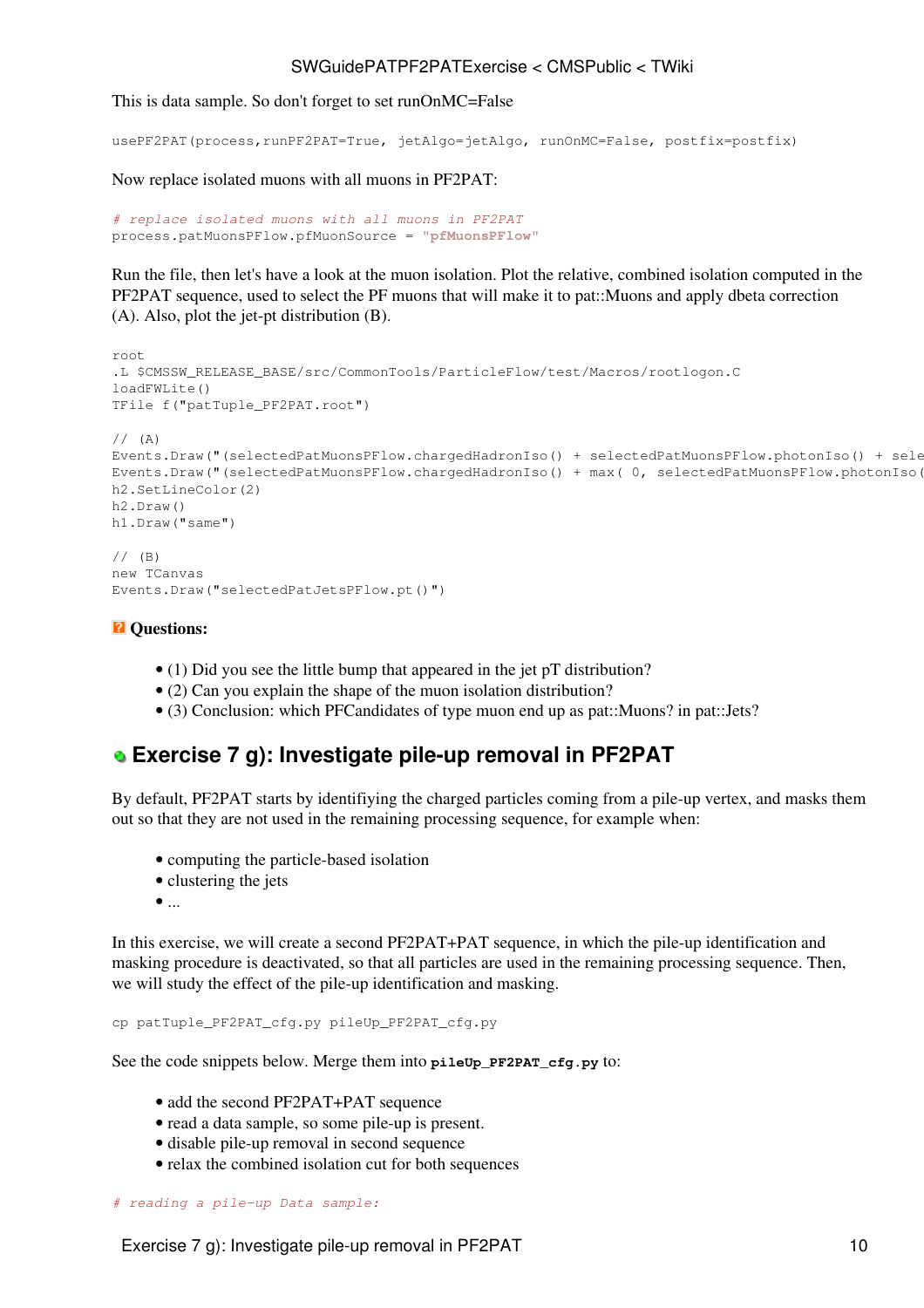```
process.source.fileNames = [ 
 '/afs/cern.ch/sw/lcg/tmp/PAT_Tutorial_Summer14/exercise_07_data_F2178A41-D3D0-E311-82E2-0026189437FE.root'
] 
# set runOnMC=False
usePF2PAT(process,runPF2PAT=True, jetAlgo=jetAlgo, runOnMC=False, postfix=postfix)
# adding the new PF2PAT sequence :
postfix2 = "PFlow2"
usePF2PAT(process,runPF2PAT=True, jetAlgo=jetAlgo, runOnMC=False, postfix=postfix2)
# disabling pile-up removal in the new PF2PAT+PAT sequence
getattr(process,"pfNoPileUp"+postfix2).enable = False
# Temporary fix to have AK5 payloads until the AK4 payloads are ready (do it also for PFlow2)
process.patJetCorrFactorsPFlow.payload = 'AK5PFchs'
process.patJetCorrFactorsPFlow2.payload = 'AK5PFchs'
# relaxing the muon isolation in both sequences:
```

```
getattr(process,"pfIsolatedMuons"+postfix).cut = "pt > 50 & muonRef.isAvailable() & muonRef.isGlobalMuon"
getattr(process,"pfIsolatedMuons"+postfix2).cut = "pt > 50 & muonRef.isAvailable() & muonRef.isGlobalMuon"
```
#### Check your modifications:

edmConfigEditorSSH pileUp\_PF2PAT\_cfg.py

In particular, check that:

- the new [PF2PAT+](https://twiki.cern.ch/twiki/bin/view/CMSPublic/PF2PAT)PAT sequence is there
- the pfNoPileUp module is configured correctly in each [PF2PAT+](https://twiki.cern.ch/twiki/bin/view/CMSPublic/PF2PAT)PAT sequence
- the pfIsolatedMuons combinedIsolationCut is relaxed in each [PF2PAT+](https://twiki.cern.ch/twiki/bin/view/CMSPublic/PF2PAT)PAT sequence

If you feel confident, run it!

#### *Q* Ouestions:

- (1) What distributions would you expect to change most dramatically?
- (2) In ROOT, investigate the effect of the pile-removal on all physics objects, by comparing the PFlow and PFlow2 collections.
- (3) Modify your cfg to keep the collection of offlinePrimaryVertices, and re-run. what is the effect of the [PF2PAT](https://twiki.cern.ch/twiki/bin/view/CMSPublic/PF2PAT) pile-up removal on events containing only one primary vertex?

#### **Note:**

In case of problems don't hesitate to contact the [SWGuidePAT#Support](https://twiki.cern.ch/twiki/bin/view/CMSPublic/SWGuidePAT#Support). Having successfully finished **Exercise 7** you might want to proceed to **[Exercise 8](https://twiki.cern.ch/twiki/bin/view/CMSPublic/SWGuidePATMCMatchingExercise)** of the [SWGuidePAT](https://twiki.cern.ch/twiki/bin/view/CMSPublic/SWGuidePAT) to learn more about how PAT supports collecting more information across objection collections, like the releation of jets to electrons directly in the jet object. For an overview you can go back to the [WorkBookPATTutorial](https://twiki.cern.ch/twiki/bin/view/CMSPublic/WorkBookPATTutorial) entry page.

## <span id="page-11-0"></span>**Additional information**

- [SWGuidePF2PAT](https://twiki.cern.ch/twiki/bin/view/CMSPublic/SWGuidePF2PAT) : [PF2PAT](https://twiki.cern.ch/twiki/bin/view/CMSPublic/PF2PAT) Software Guide
- [WorkBookPF2PAT](https://twiki.cern.ch/twiki/bin/view/CMSPublic/WorkBookPF2PAT) : [PF2PAT](https://twiki.cern.ch/twiki/bin/view/CMSPublic/PF2PAT) workbook
- [Hermetic Top projection.](https://twiki.cern.ch/twiki/bin/view/CMS/TwikiTopRefHermeticTopProjections) This workflow is used to apply corrections to isolation of leptons, before clustering jets from the clean PF candidates in PFBRECO.